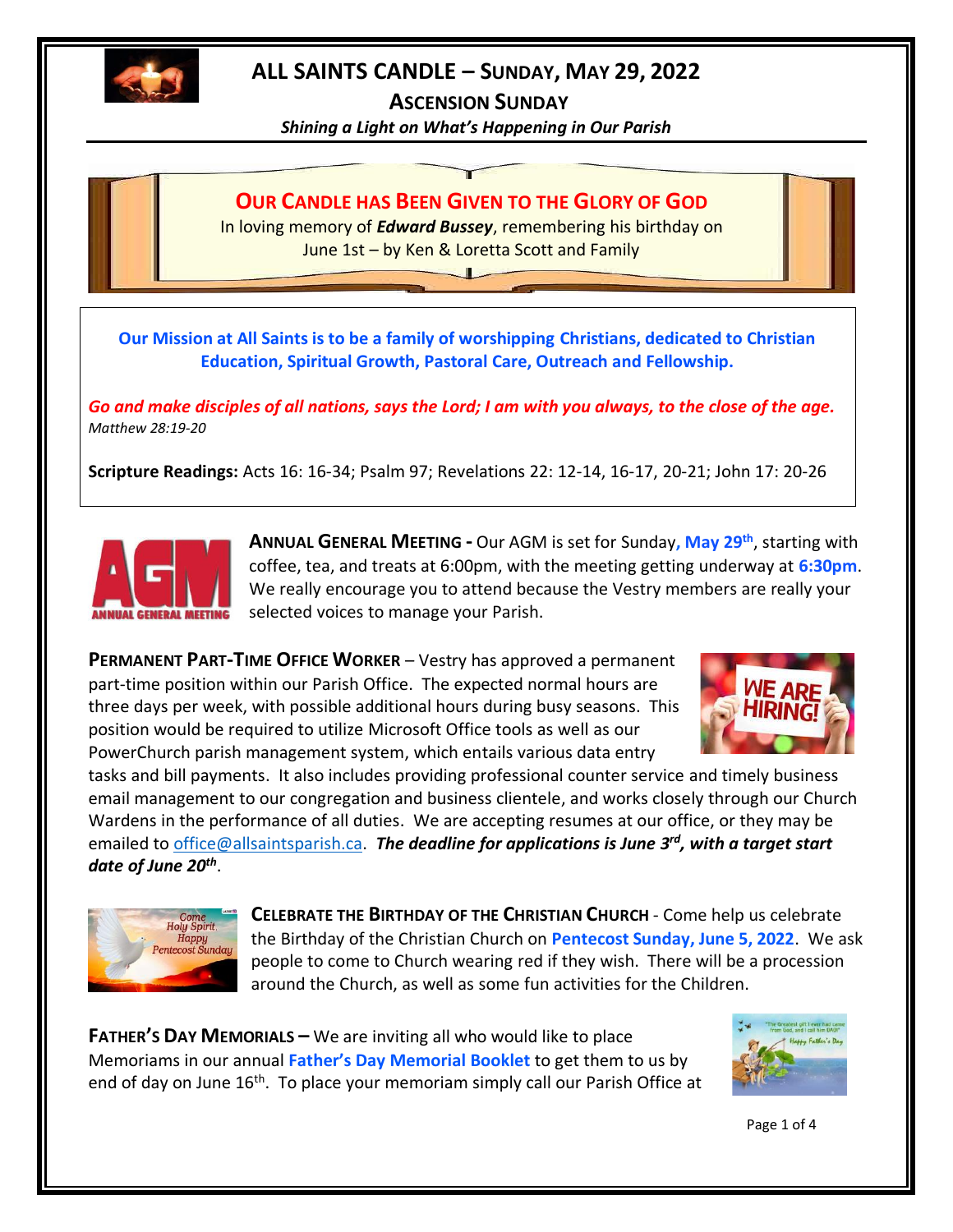834-4501, or send us an email at [office@allsaintsparish.ca.](mailto:office@allsaintsparish.ca) A digital version of this booklet will also be made available on our website. We once again would like to thank you for your continued support.

# **ITALIAN NIGHT CELEBRATION – SPONSORED BY THE TEA ROOM**



On Friday, **June 24 th, starting at 7:00pm**, our Tea Room is hosting an Italian Night Celebration, consisting of a homemade Italian Dinner, followed by music and a dance. Tickets are only \$30, and limited to 150 people. There's a door prize, and a 50/50 draw during the evening. Please call our office at 834-4501, or contact Enid at 682-9367, or Aura at 682-3775 to get your

tickets. Don't miss out on this wonderful opportunity for a great night out.

**SUNDAY SCHOOL EVERY SUNDAY -** We are extremely pleased with the growing participation in our children's Sunday School Program. Each Sunday morning children of all ages get invited into our Chapel for Sunday school activities while parents, grandparents and friends continue to celebrate the morning Eucharist. What a wonderful way for families to worship together.

**ALL SAINTS TEA ROOM –** We invite you to join us each Wednesday at noon for some great food, fun, and fellowship. If you have any questions, please contact Enid Haines at 682-9367, or Aura at 682-3775.



**ELECTRONIC ROADSIDE BULLETIN BOARD –** All Saints is very active in our community and beyond, and it is important that we reach as many people as possible. Our list of mission work is very extensive: Liturgical Services, Mission & Outreach, our weekly Tea Room fellowship, our various fundraising activities including Take-Out Dinners and Craft Fairs, Catering, Hall Rentals, as well as community service events such as Blood Donor Clinics, Flu Shot Clinics, COVID vaccination clinics, and the list goes on. And there is also the opportunity for a new revenue stream by selling public advertisement space. To date we have collected \$3,495 towards an 'expected target' of \$15,000 to \$20,000 (price to be finalized over the coming weeks.). We welcome your generous support, and we will soon begin providing weekly donation updates in *The Candle*.



**PWRDF - UKRAINE EFFORT –** Ever since the war in Ukraine began on February 24, over five million Ukrainians have been forced to flee their country for safety. You can help PWRDF to support Ukrainians with your donations, either by dropping it in our collection plate or our secure dropbox, or by eTransfer to [donations@allsaintsparish.ca.](mailto:donations@allsaintsparish.ca) Please be sure to indicate to us that it is for Ukraine.

**CONSIDER JOINING ONE OF OUR MINISTERIAL TEAMS –** Have you ever thought you might like to play a little more active role in your Parish, but wondered to yourself "What do I have to offer?" There are many opportunities within a Parish the size of All Saints CBS to join in, whatever your skillset or interests including, but not limited to, *Altar Guild, Eucharist Assistant, Funeral Reception, Lectern Reader, Liturgical Planner, Offertory Counter, Server (must be confirmed), Sides Person, Greeter, ACW, Men's Fellowship, and many more.* Simply call our Office at 834-4501 or email us at [office@allsaintsparish.ca,](mailto:office@allsaintsparish.ca) or visit our website a[t allsaintsparish.ca](/Users/ralphfagan/Library/Containers/com.microsoft.Word/Data/Library/Preferences/AutoRecovery/allsaintsparish.ca) to complete our [online form.](http://allsaintsparish.ca/covid-pre-registration-form_2)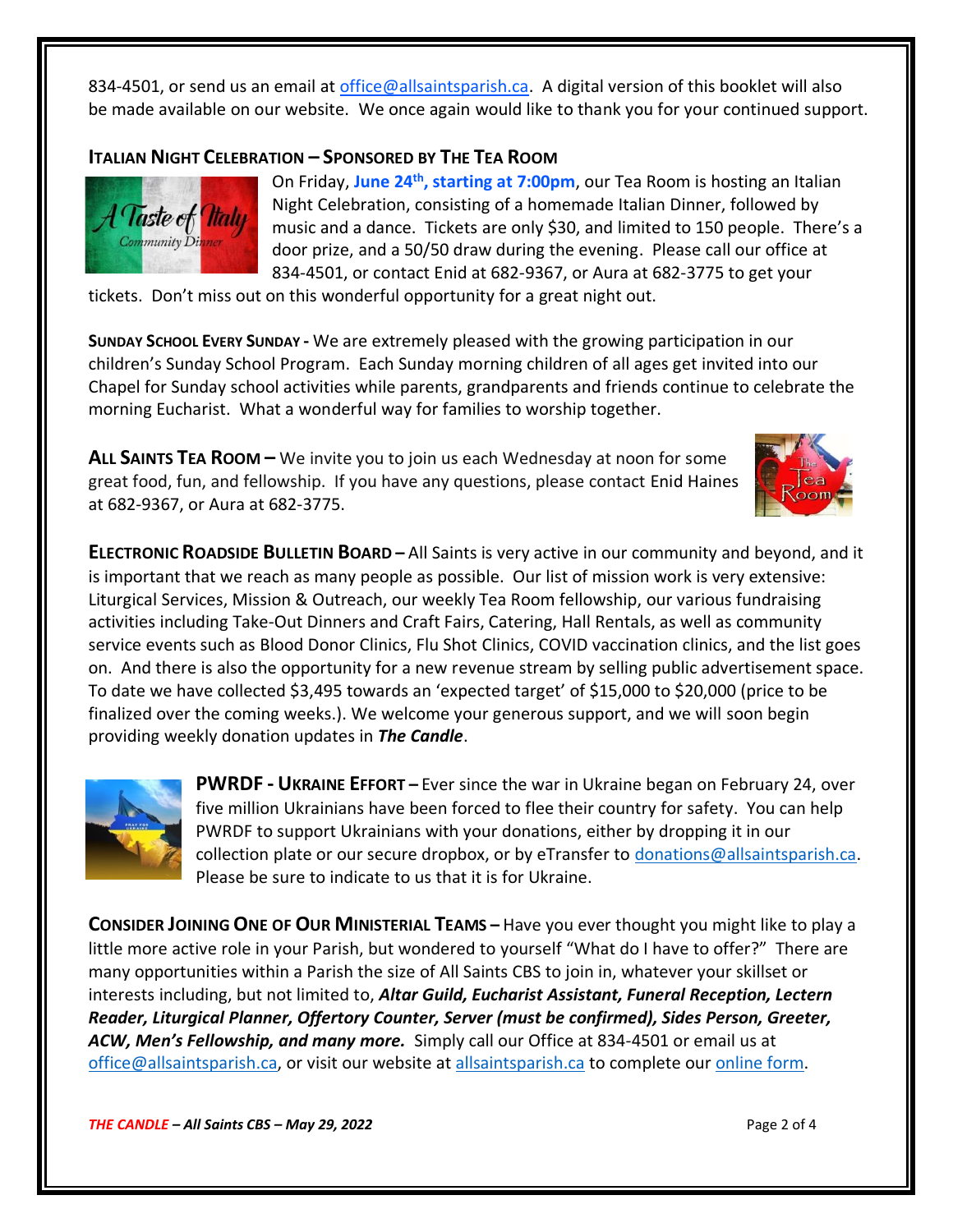**PARISH HALL IS AVAILABLE FOR ALL RENTALS –** Just a reminder that our Parish Hall boasts excellent facilities to host Baby Showers, Bridal Showers, Weddings, Business Meetings, Community Groups, or any other organizations needing a place to meet. We encourage you to pass this on to family, friends, and co-workers and any organization that you feel could use our facilities. To place your booking, please call our Office at 834-4501, or via email at office@allsaintsparish.ca



**DO WE HAVE YOUR EMAIL ADDRESS? -** If we do not already have your email address on file, and you would like to have the digital version sent directly to your smartphone, tablet or computer, please email it to [communications@allsaintsparish.ca](mailto:communications@allsaintsparish.ca?subject=eMail%20Address%20Update)

**SPONSOR 'THE CANDLE' –** To remember a loved one, or to make a special thank offering we invite to prominently place your notice within the Bible graphic at the top of our weekly bulletin, **'***THE CANDLE***'.** Your kind donation of \$25 would be greatly appreciated. Additionally, we could also provide a



full backpage so that you might remember them with a photo and a memorial verse, and your kind donation of \$50 would be greatly appreciated. A paper copy of '*THE CANDLE*' is distributed at all Sunday services, and a digital copy is permanently available on our Parish website at [allsaintsparish.ca](http://allsaintsparish.ca/thecandle.html)

**CHURCH OFFERTORY -** If you can't make it to Church some Sunday morning, please remember that



our secure drop-slot, located at the top of the stairs, is always available, and is emptied daily. You may also choose our convenient e-Transfer service [\(donations@allsaintsparish.ca\)](mailto:donations@allsaintsparish.ca) that automatically deposits your offering directly into our bank. And if would would like to give regular, you can sign up to our eGiving

service which automatically deposits your gift at whatever interval you choose: weekly, bi-weekly, or monthly. Simply [click here](http://allsaintsparish.ca/egiving-online-information-form) to register or go to our website and follow the eGiving notes. If you have [any](https://wfsites-to.websitecreatorprotool.com/870a5dd5.com/Admin/%7BSK_NODEID__22939341__SK%7D) questions, please email your Finance Team at [finance@allsaintsparish.ca,](mailto:finance@allsaintsparish.ca) or call our Office at 834-4501.

**TAKE OUT HAM DINNER** - The Church of the Good Shepherd will be holding a Take Out Ham Dinner on Tuesday, May 31<sup>st</sup>, which includes baked ham, hash brown casserole, vegetables and dessert at a cost of \$15. Tickets are available from the church office between 9:00am and 1:00pm on Tuesday, Wednesday and Thursday, or by calling 747-1022 or by calling: Myrtle at 770-2451; Clayton at 697-2696; Ruby at 689-7413; or Linda at 727-3199. Dinners can be picked up between 4:30 and 6 pm on May 31st. Payment via EMT is available and cash / cheque payment will be accepted at the church office. If you choose EMT payment, kindly indicate in comments of your transfer that it is for the Ham Dinner. We thank you for your continued support.

**CHURCH OF THE ASCENSION - SUMMER STUDENT POSITION -** We currently have an opening for an officer worker for the summer months. Position would begin late June/early July and continue until September 2, 2022. Position would be Monday to Friday, 9 a.m. to 3 p.m. (hours may be subject to change). The deadline to accept resumes is **Friday, June 3, 2022**. Successful applicant must be returning to school in September. Please send a resume via email to [office@ascensionnl.ca](mailto:office@ascensionnl.ca) or drop one into the church office at 58 Smallwood Drive, Mt. Pearl. If you would like further information, please call 368-5693. Thank you.